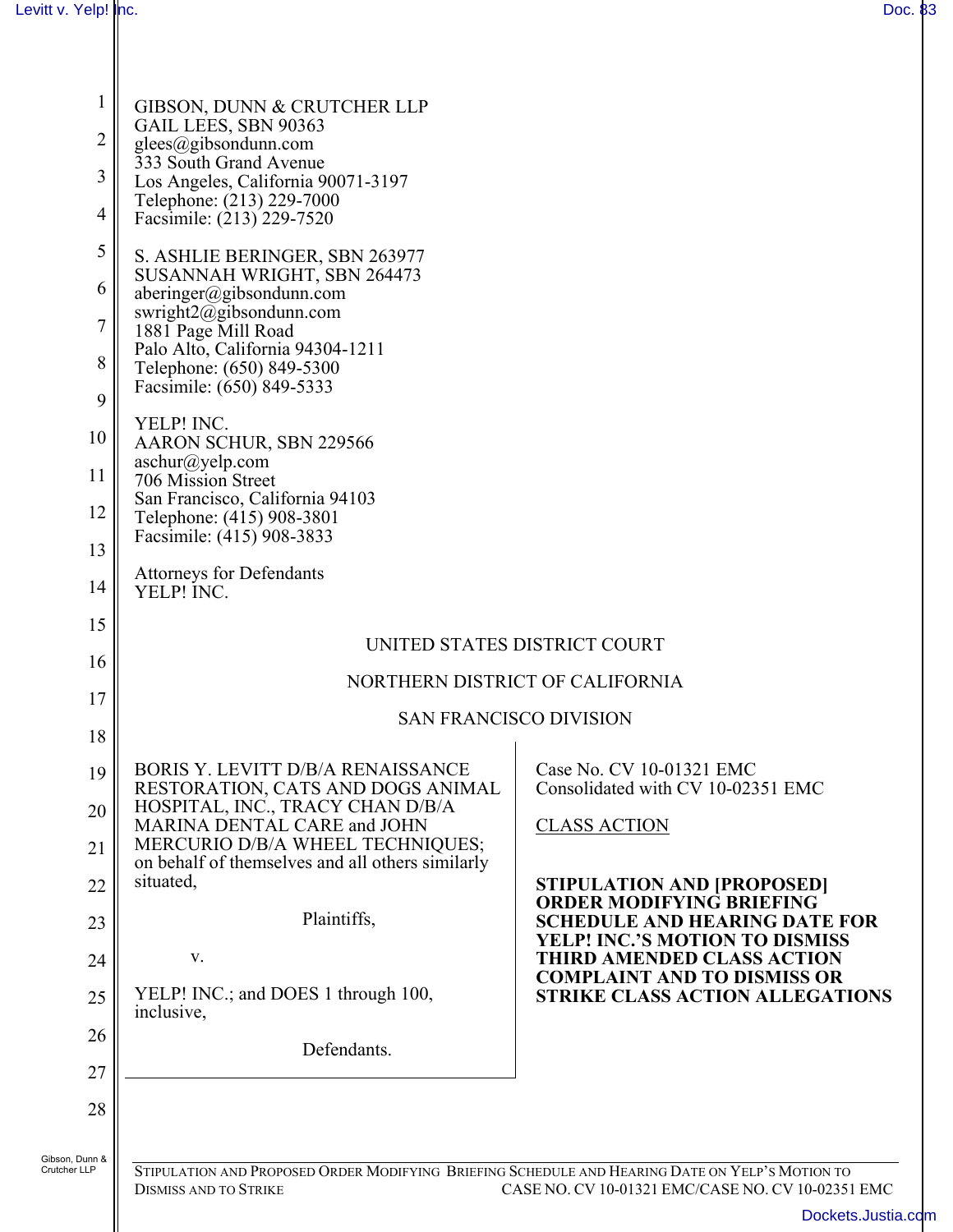| 1                              | WHEREAS, on July 22, 2011, Yelp! Inc. ("Yelp") filed a Motion to Dismiss Plaintiffs' Third                                                                                           |  |  |  |  |  |
|--------------------------------|--------------------------------------------------------------------------------------------------------------------------------------------------------------------------------------|--|--|--|--|--|
| $\overline{2}$                 | Amended Class Action Complaint and Motion to Strike Class Action Allegations ("Motion to Dismiss")                                                                                   |  |  |  |  |  |
| 3                              | in the above-entitled matter;                                                                                                                                                        |  |  |  |  |  |
| 4                              | WHEREAS, the hearing for Yelp's Motion to Dismiss is currently set for September 9, 2011,                                                                                            |  |  |  |  |  |
| 5                              | with the deadlines for the opposition and reply briefs scheduled for August 19, 2011 and August 26,                                                                                  |  |  |  |  |  |
| 6                              | 2011, respectively;                                                                                                                                                                  |  |  |  |  |  |
| 7                              | WHEREAS, due to a travel conflict, Plaintiffs' counsel is unavailable to attend the hearing on                                                                                       |  |  |  |  |  |
| 8                              | the noticed hearing date;                                                                                                                                                            |  |  |  |  |  |
| 9                              | WHEREAS, the parties have met and conferred and agree that October 14, 2011 is the first                                                                                             |  |  |  |  |  |
| 10                             | mutually acceptable hearing date available on the Court's calendar;                                                                                                                  |  |  |  |  |  |
| 11                             | THEREFORE, it is hereby stipulated and agreed to by and between the parties, through their                                                                                           |  |  |  |  |  |
| 12                             | counsel of record, that the deadline for Plaintiffs to file an opposition brief to Yelp's Motion to                                                                                  |  |  |  |  |  |
| 13                             | Dismiss shall be September 2, 2011 and the deadline for Yelp to file a reply brief shall be September                                                                                |  |  |  |  |  |
| 14                             | 30, 2011. Yelp's Motion to Dismiss shall be heard on October 14, 2011 or as soon thereafter as is                                                                                    |  |  |  |  |  |
| 15                             | convenient with the Court's calendar                                                                                                                                                 |  |  |  |  |  |
| 16                             |                                                                                                                                                                                      |  |  |  |  |  |
| 17                             | DATED: August 10, 2011<br><b>GIBSON, DUNN &amp; CRUTCHER LLP</b>                                                                                                                     |  |  |  |  |  |
| 18                             | /s/ Susannah S. Wright<br>By: $\qquad \qquad$<br>Susannah S. Wright                                                                                                                  |  |  |  |  |  |
| 19                             | Attorneys for Defendant Yelp! Inc.                                                                                                                                                   |  |  |  |  |  |
| 20                             |                                                                                                                                                                                      |  |  |  |  |  |
| 21                             | DATED: August 10, 2011<br><b>ONGARO BURTT &amp; LOUDERBACK LLP</b>                                                                                                                   |  |  |  |  |  |
| 22                             |                                                                                                                                                                                      |  |  |  |  |  |
| 23                             | By: <u>/s/ Amelia D. Winchester</u><br>Amelia D. Winchester                                                                                                                          |  |  |  |  |  |
| 24                             | Attorneys for Plaintiffs Boris Y. Levitt et al.                                                                                                                                      |  |  |  |  |  |
| 25                             | PURSUANT TO STIPULATION, IT IS SO ORDERED.                                                                                                                                           |  |  |  |  |  |
| 26                             |                                                                                                                                                                                      |  |  |  |  |  |
| 27                             | Dated:                                                                                                                                                                               |  |  |  |  |  |
| 28                             | The Honorable Edward M. Chen<br>United States District Judge                                                                                                                         |  |  |  |  |  |
| Gibson, Dunn &<br>Crutcher LLP | STIPULATION AND PROPOSED ORDER MODIFYING BRIEFING SCHEDULE AND HEARING DATE ON YELP'S MOTION TO<br>CASE NO. CV 10-01321 EMC/CASE NO. CV 10-02351 EMC<br><b>DISMISS AND TO STRIKE</b> |  |  |  |  |  |